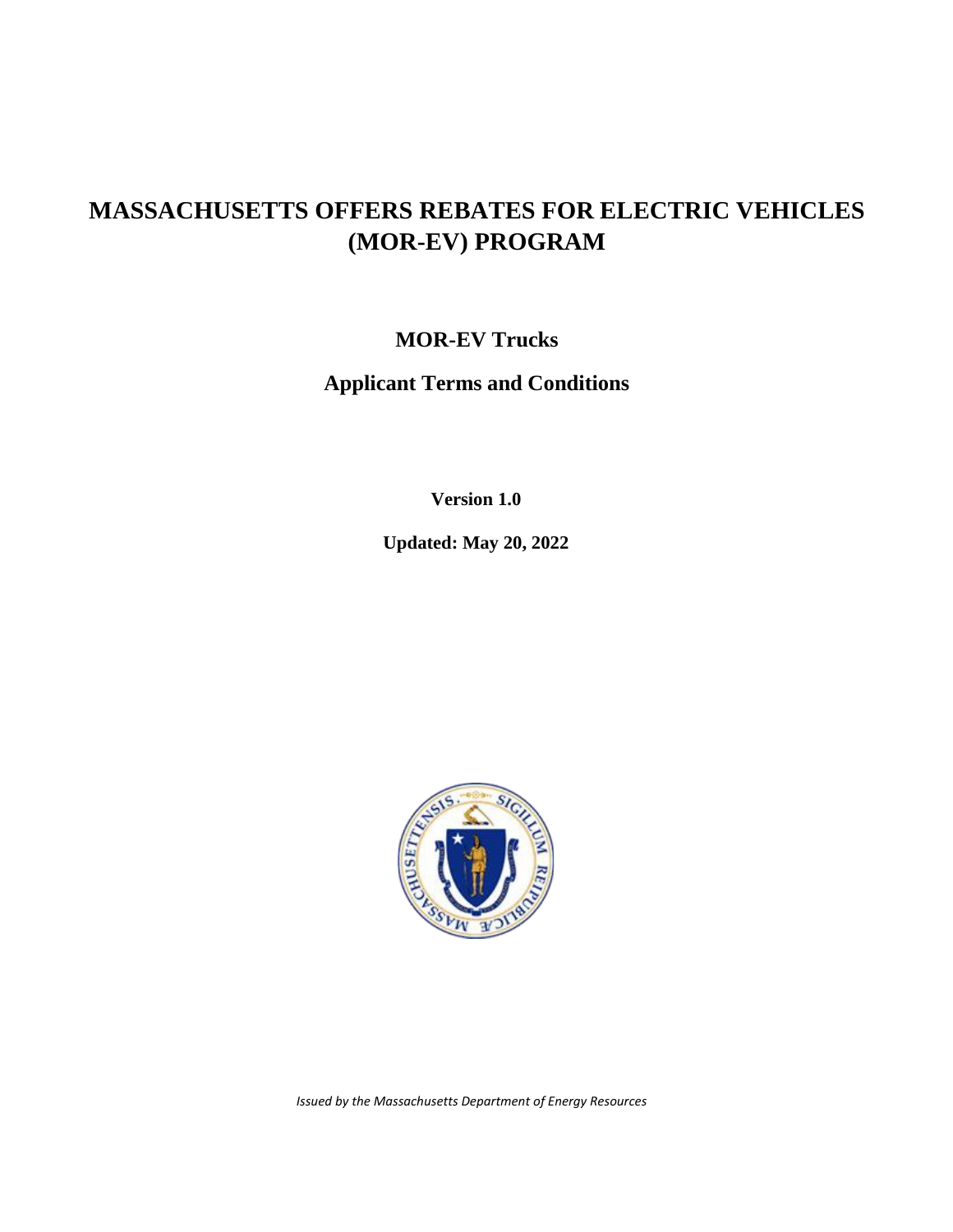## **MOR-EV Trucks Applicant Terms and Conditions**

- 1. The Applicant certifies that they meet all the requirements as set forth in these Terms and Conditions as they relate to the Massachusetts Offers Rebates for Electric Vehicles Trucks (MOR-EV Trucks) program.
- 2. The Applicant acknowledges and agrees that this program is strictly for the purchase or lease of battery electric and fuel-cell electric on-road vehicles with a sales price of more than fifty thousand dollars (\$50,000) and having a gross vehicle weight rating (GVWR) of more than 8,500 pounds made on or after February 16, 2021 (Eligible Vehicles).
- 3. Vehicle eligibility will be determined after the initial request for a voucher or rebate has been submitted. The Massachusetts Department of Energy Resources (DOER) in its sole discretion will be the deciding entity for vehicle eligibility on a case-by-case basis.
- 4. The Applicant acknowledges and agrees that rebate applications for vehicles up to 14,000 pounds GVWR can only occur at the current rebate block value after the applicant has taken possession of an eligible vehicle and registered the vehicle in Massachusetts.
- 5. The Applicant acknowledges and agrees that, for electric vehicles with a GVWR of greater than 14,000 pounds, they must first apply for a voucher at the current rebate block value to reserve funds and receive approval for said voucher in order to be eligible for a vehicle rebate once the vehicle has been delivered to the applicant and registered in Massachusetts.
- 6. The Applicant acknowledges and agrees that the rebate amount received will be based on the block schedule established by DOER and published on the MOR-EV Trucks website and dependent upon available funding. Applicants can check the official program website for updates on the status of funding levels.
- 7. For the purposes of this paragraph, applicants must refer to the definition of an Environmental Justice Population or Neighborhood in the Executive Office of Energy and Environmental Affairs (EEA) Environmental Justice Policy (updated 2021) and as depicted on the EEA EJ Maps Viewer, available [here.](https://mass-eoeea.maps.arcgis.com/apps/MapSeries/index.html?appid=535e4419dc0545be980545a0eeaf9b53) The Applicant acknowledges and agrees that vehicles with a GVWR of 14,001 pounds and above that meet one or both of the following criteria may be eligible for a rebate worth ten percent (10%) more than the current incentive block value:
	- a. Any applicable vehicle that operates more than fifty percent (50%) of the time in one or more Environmental Justice Populations or Neighborhood
	- b. Any applicable vehicle that is registered within an Environmental Justice Community

To qualify, the applicant must confirm their intent to meet these criteria at the time of voucher application and supply sufficient documentation such as vehicle registration or operational route maps at the time of rebate application.

- 8. The Applicant acknowledges and agrees to maintain ownership, or an active lease agreement, and registration of the vehicle with the Massachusetts Registry of Motor Vehicles for a minimum of 48 consecutive months immediately after the vehicle purchase or lease date. Leased vehicles must reflect a minimum of 48 months on the original lease agreement. If the vehicle is leased, the lease terms must be at minimum of 48 months. Failure to meet this requirement may result in the enforcement of returning the funds to the MOR-Trucks program.
- 9. The Applicant acknowledges and agrees that if the vehicle purchased or leased has received incentive funds from other Massachusetts programs such as the Massachusetts Department of Environmental Protection (MassDEP) Volkswagen Settlement funded Grant and Incentive program or the MassDEP Diesel Emissions Reduction Act